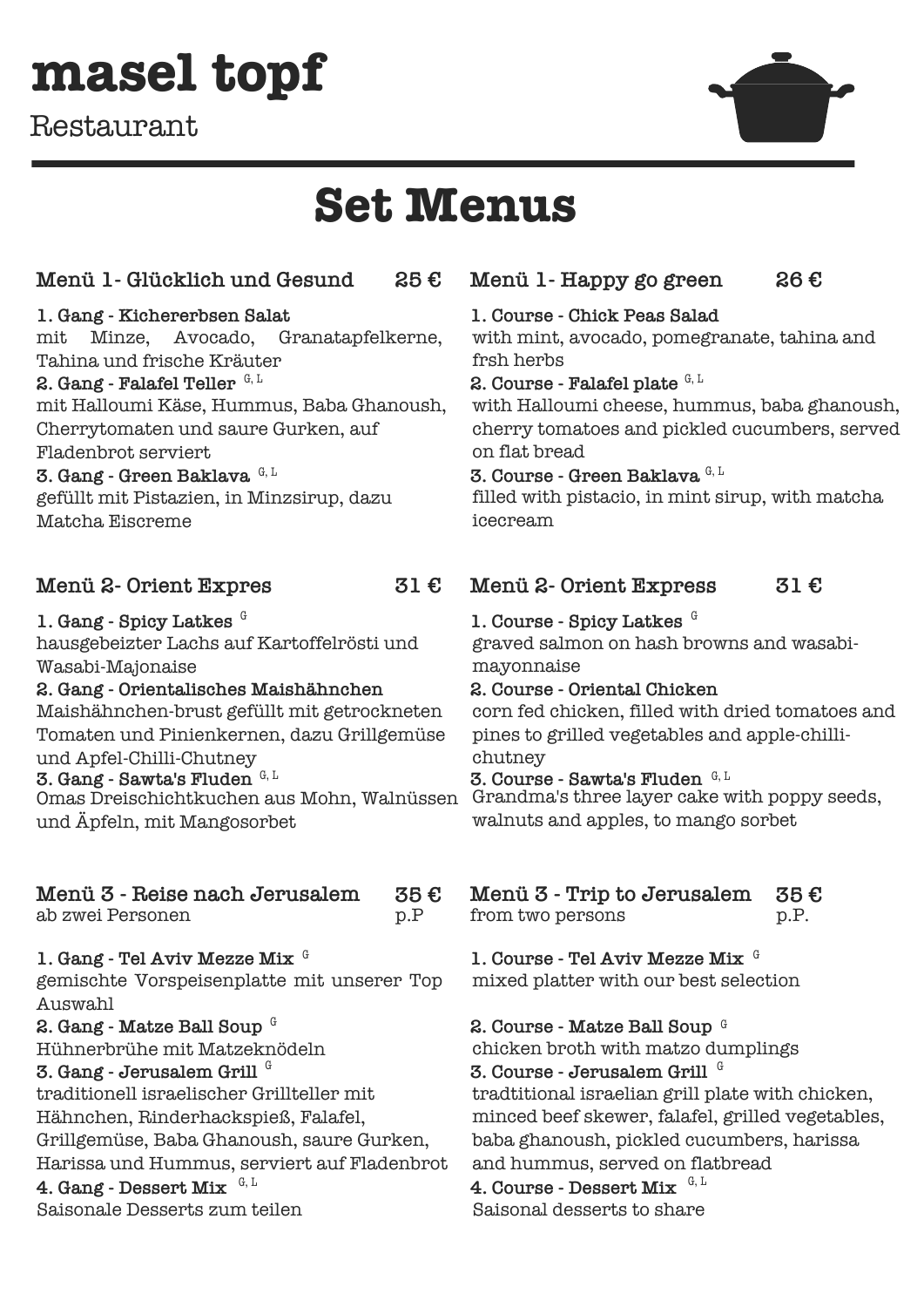Restaurant

## Mezze



## Suppen

Matze Ball Soup<sup>6</sup>

Hühnerbrühe mit Matzeknödeln chicken broth with matzo dumplings

 $6,5\in$  Rote Linsen Suppe  $^{\text{\tiny L}}$ 5,5 €  $\widehat{\mathsf{V}}$ 

> mit Minze, Beluga Linsen und Yoghurt red lentils soup with mint, beluga lentils and yoghurt

# Enjoy the little things in life

### vegetarisch  $\mathcal{V}$

7,5 €

8,5 €

hausgebeizter Lachs auf Kartoffelrösti

graved salmon on hash browns and

#### 6,5 €  $\widehat{\bm{\mathsf{V}}}$

Panierter Blumenkohl mit Trüffel-Sesam-

breaded califlower with truffel sesame

### 10,5 €

Crunchy black tiger shrimps with mango

19,0 €

mixed platter with our best selection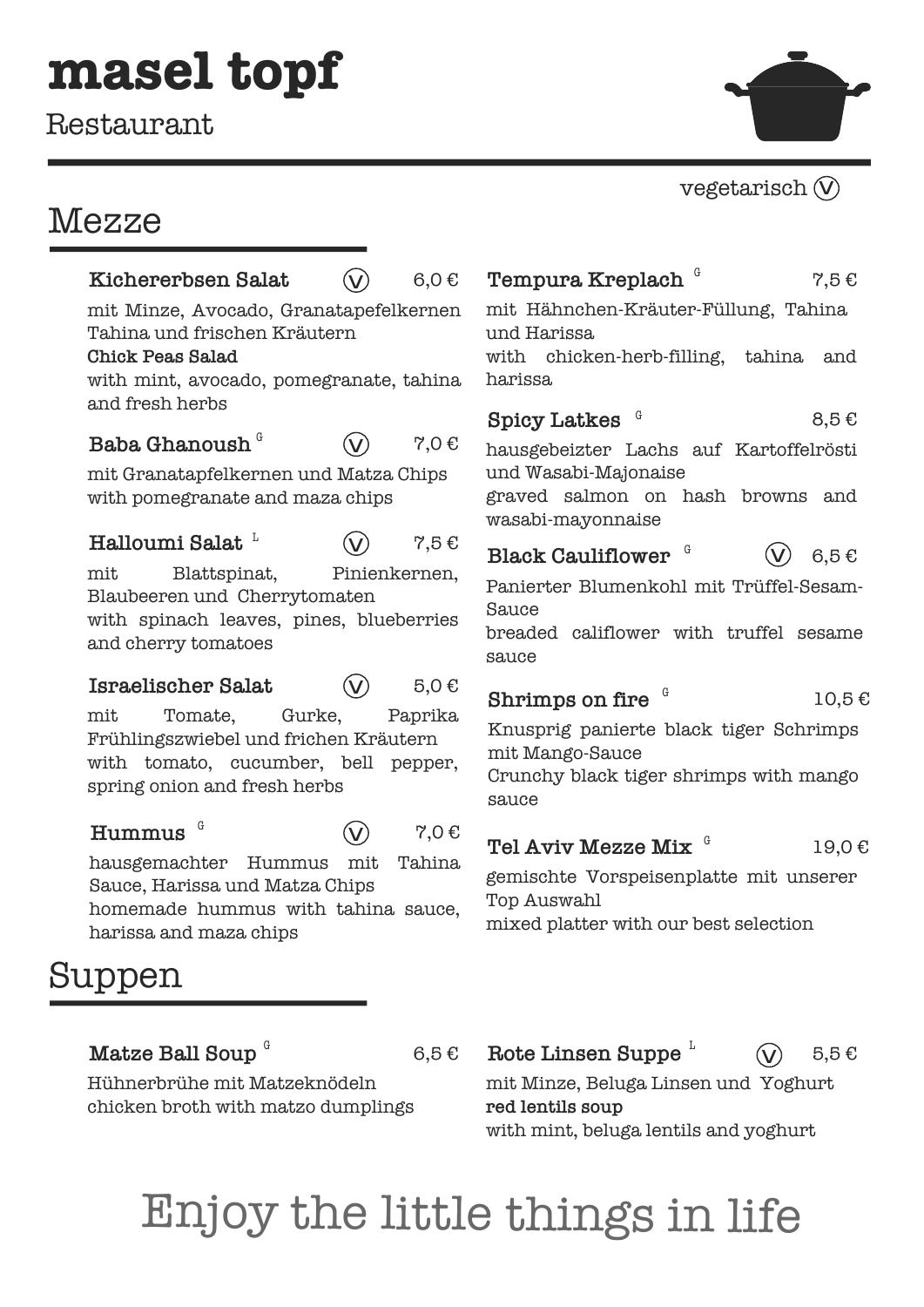Restaurant

## Salate

#### Masel Topf Salat

9,5 €

mit Mangowürfeln und eingelegten mini Birnen, auf buntem Salat mit Cherrytomaten und Preiselbeeren-Dressing

with mango cubes and pickled mini pears, on mixed salad with cherry tomato and cranberry-dressing

#### wahlweise mit / optionaly with

| Ziegenkäse / goat cheese $\frac{G,L}{L}$ | $4,5 \in$          |
|------------------------------------------|--------------------|
| Hähnchenbrust / chickenbreast            | $5,0 \in$          |
| Garnelen / prawns                        | $7.0 \text{ } \in$ |

### $\widehat{\mathsf{V}}$  9,5  $\epsilon$  **Auberginen Salat**  $\widehat{\mathsf{V}}$  11,0  $\epsilon$

 $\widehat{\mathsf{V}}$ 

gegrillte Auberginen, Schafskäse, Parmesan, Ruccola, Cherrytomaten, eingelegte Paprika und Pesto Dressing Eggplant salad

grilled eggplant, sheep cheese, parmesan, arugula, cherry tomatoes, pickled bell pepper and pesto dressing

## Vegetarisch

#### Gegrillte Aubergine

 $\mathcal{U}$ 

pikant marinierte gegrillte Aubergine, dazu Safranreis mit getrockenten Früchten und Cashewnussen, anbei Hummus und Granatapfelkerne

#### Grilled eggplant

spicy marnated grilled eggplant to saffron rice with dried fruits and cashew nuts, accompanied by hummus and pomegranate seeds

### $12,0 \in$  **Falafel Teller**  $^{G,L}$

15,0 €

 $\widehat{\mathsf{V}}$ 

mit Halloumi Käse, Hummus, Baba Ghanoush, Cherrytomaten und saure Gurken, auf Fladenbrot serviert

#### Falafel plate

with Halloumi cheese, hummus, baba ghanoush, cherry tomatoes and pickled cucumbers, served on flat bread

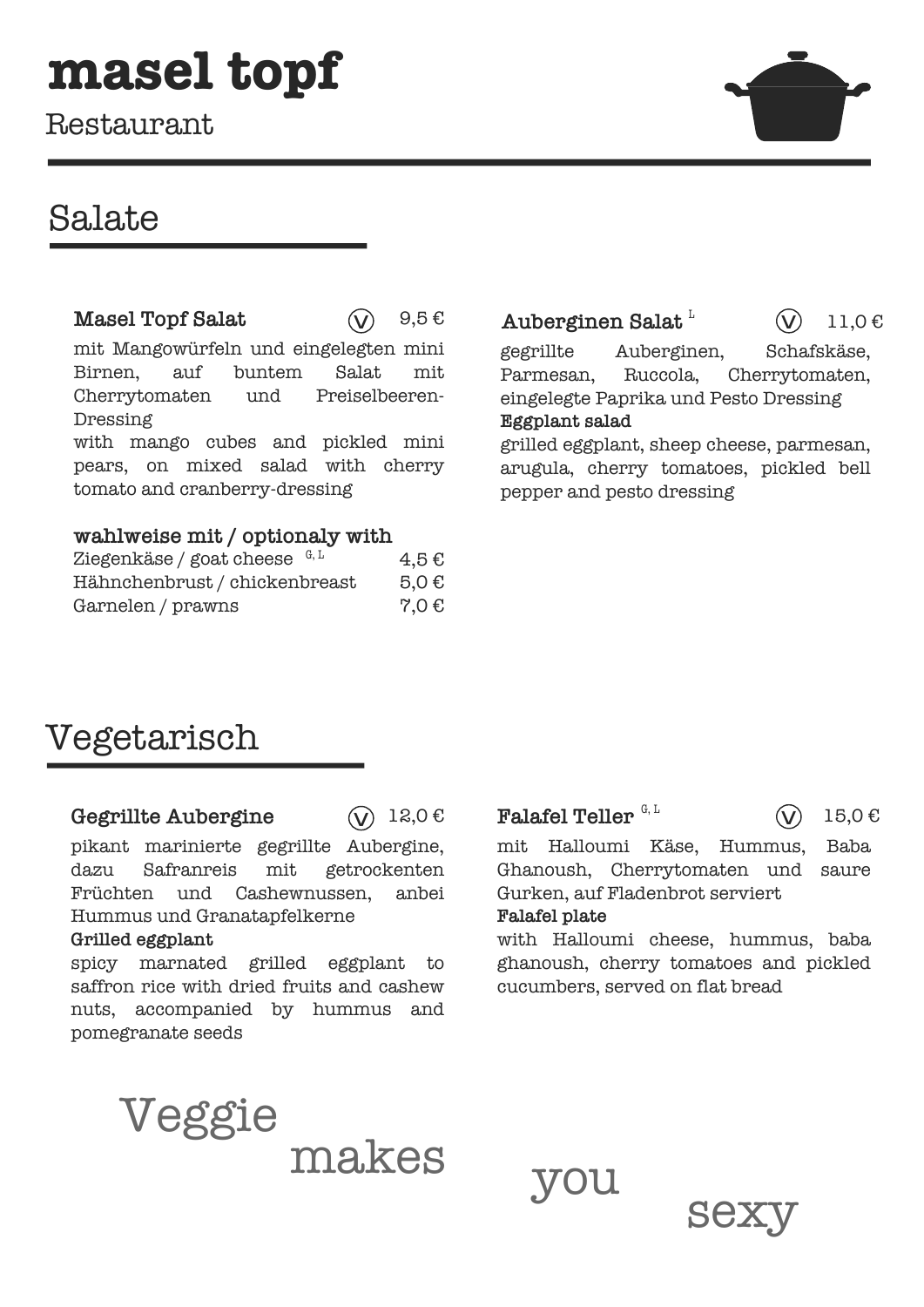Restaurant



# Into the Blue

## Fisch

#### Lachs im grünen Mantel  $20,0 \in$  Gefillte Fisch  $\mathbb{R}^4$   $\qquad \qquad 19,0 \in$ 20,0 €

Lachsfilet im Zucchinimantel, mit Wasabikartoffelpüree und Mango Salsa Salmon in the green coat

filet of salmon in zucchini coat with wasabi mashed potatoes and mango salsa

## Fleisch / Meat

#### Orientalisches Maishähnchen 17,0 €

Orientalisch gewürzte Maishähnchenbrust gefüllt mit getrockneten Tomaten und Pinienkernen, dazu Grillgemüse und Apfel-Chilli-Chutney

#### Oriental chicken

oriental flavored corn fed chicken, filled with dried tomatoes and pines to grilled vegetables and apple-chilli-chutney

#### ${\bf Moments~Fla}$ ischroulette  $^{\mathtt{L}}$ 19,0 €

Kalbsrouladen gefüllt mit frischem Spinat, Käse und Aprikosen, dazu Ofengemüse und Kosherwein Sauce Veal roulade filled with fresh spinach, cheese and apricots, on oven vegetables and kosherwine sauce

#### Glückliches Lämmchen 23,0 € G, L

Gegrilltes Lammkaree mit Bulgur-Schafskäse-Risotto und Pflaumensauce Lucky lamb

grilled lamb chops with bulgursheepcheese-risotto and plumsauce

### Gefillte Fisch  $^{\mathbb{G},\,L}$

Zanderroulade auf blanchiertem Spinat, mit Herzoginkartoffeln und Weißwein-Sahne-Sauce

pikeperch roulade on blanched spinach with duchesse potatoe and whitewinecream-sauce

### Kalbsrückenfilet Rosè  ${}^{\mathrm{L}}$

21,0 €

mit Zweierlei Püree von Bluhmenkohl und Süßkartoffel, auf Preiselbeeren **Sauce** 

#### Veal tenderloin

with two kind of puree of cauliflower and sweet potatoe on cranberry sauce

#### Jerusalem Grill  $^\mathrm{G}$

19,0 €

traditionell israelischer Grillteller mit Hähnchen, Rinderhackspieß, Falafel, Grillgemüse, Baba Ghanoush, saure Gurken, Harissa und Hummus, serviert auf Fladenbrot

tradtitional israelian grill plate with chicken, minced beef skewer, falafel, grilled vegetables, baba ghanoush, pickled cucumbers, harissa and hummus, served on flatbread